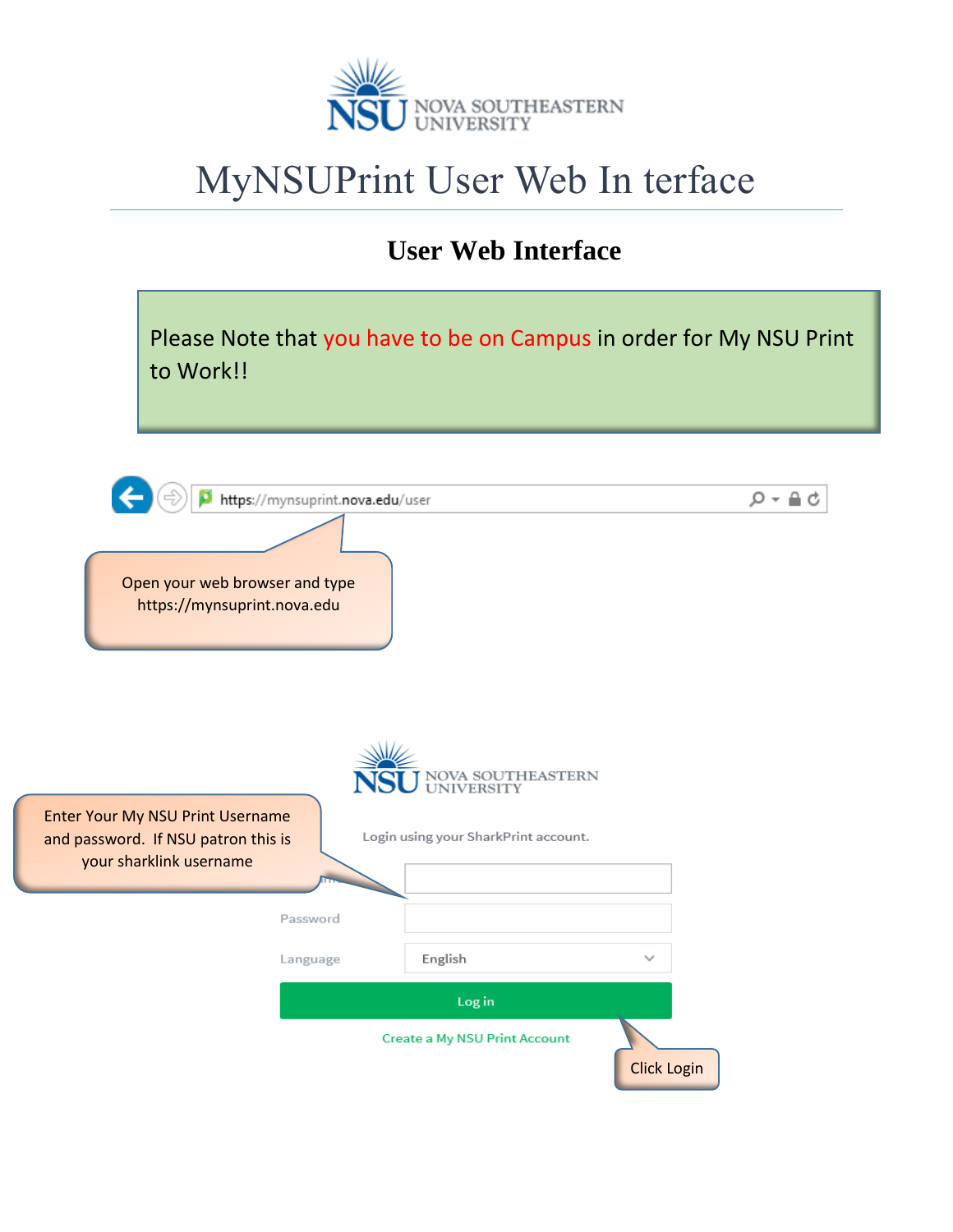

#### **Overview**

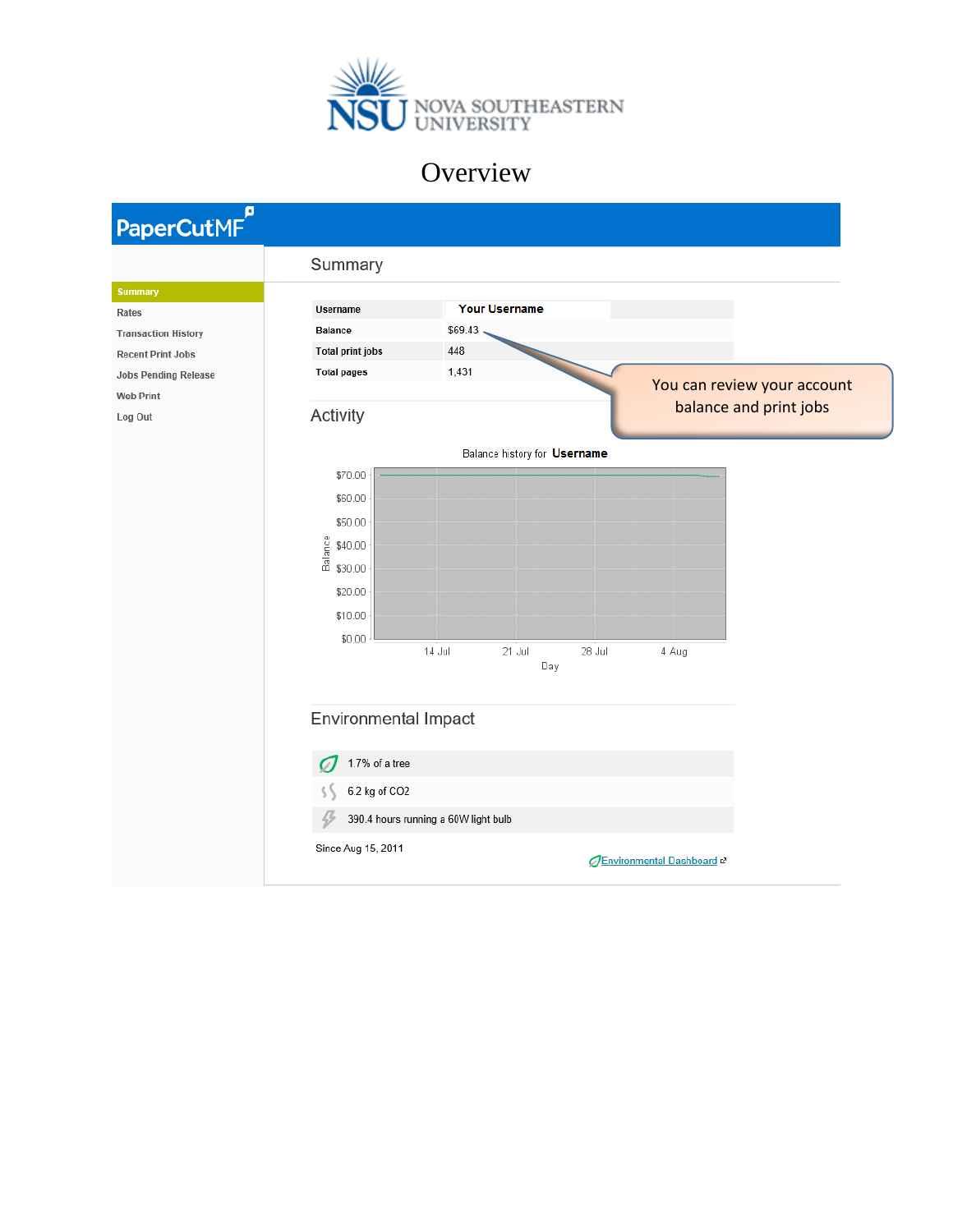

## Recent Print jobs

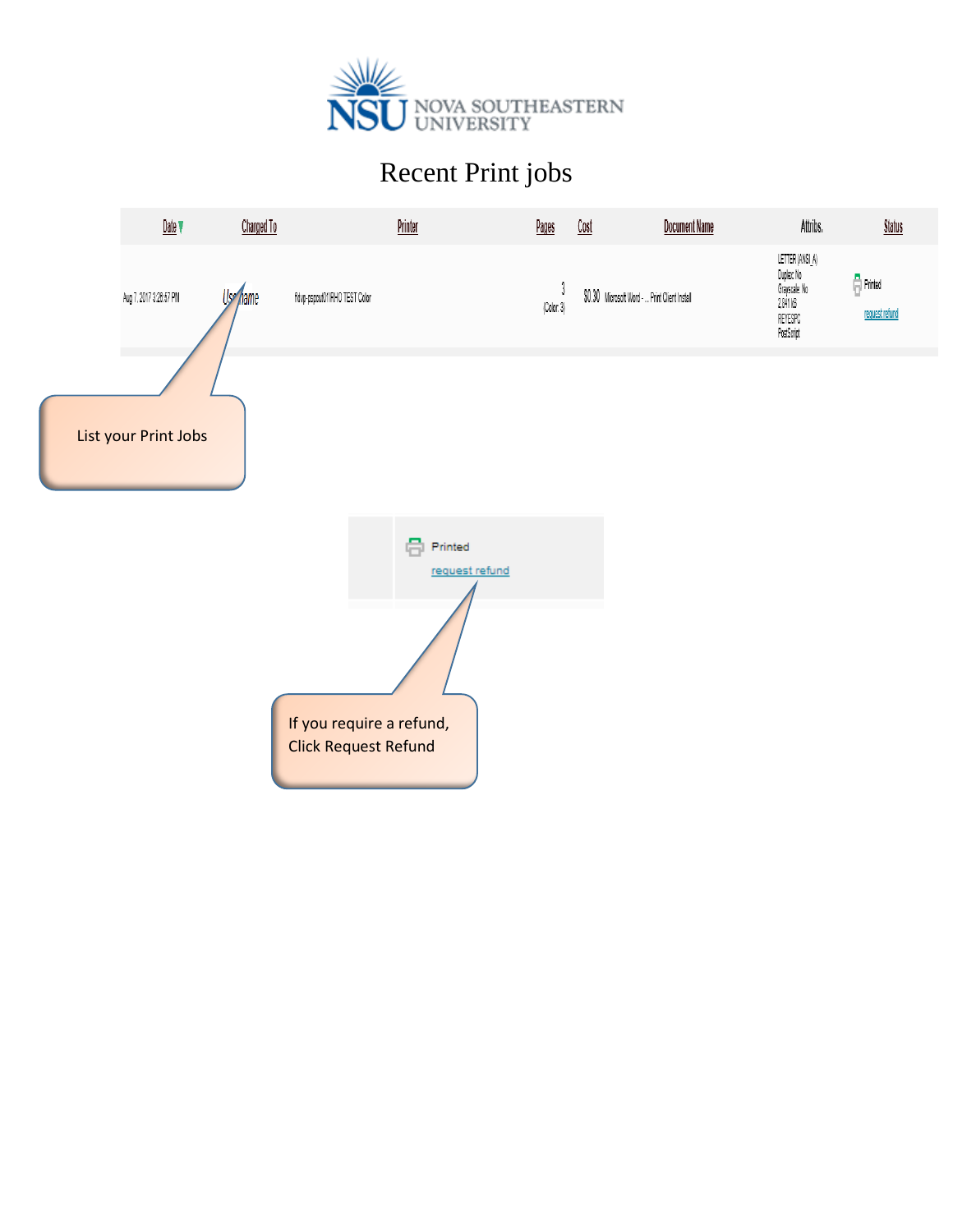

#### Refund Request

All refund requests will be reviewed by the NSU Card Office

**Enter a reason for your refund**

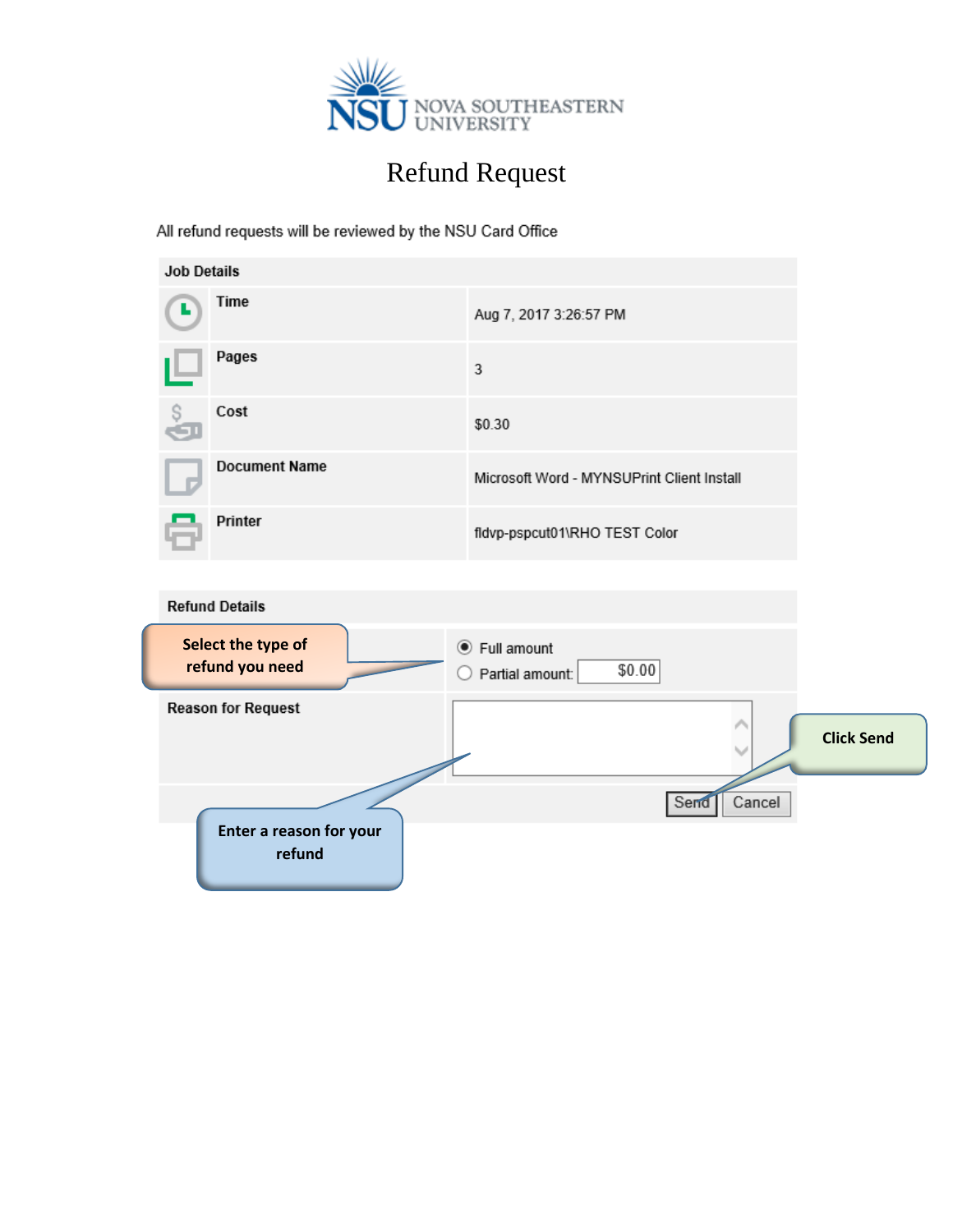

| Date                   | Charged To | <b>Printer</b>                | Pages           | Cost                                          | <b>Document Name</b>                                  | Attribs.                                                                            | <b>Status</b>                                      |
|------------------------|------------|-------------------------------|-----------------|-----------------------------------------------|-------------------------------------------------------|-------------------------------------------------------------------------------------|----------------------------------------------------|
| Aug 7, 2017 3:26:57 PM | Username   | fldvp-pspcut01\RHO TEST Color | 3<br>(Color. 3) | \$0.30 Microsoft Word -  Print Client Install |                                                       | LETTER (ANSI_A)<br>Duplex: No<br>Grayscale: No<br>2,841 kB<br>REYESPO<br>PostScript | $\frac{1}{\sqrt{2}}$ Printed<br>(4) Refund Pending |
|                        |            |                               |                 |                                               | Your job will show a<br>status of "Refund<br>Pending" |                                                                                     |                                                    |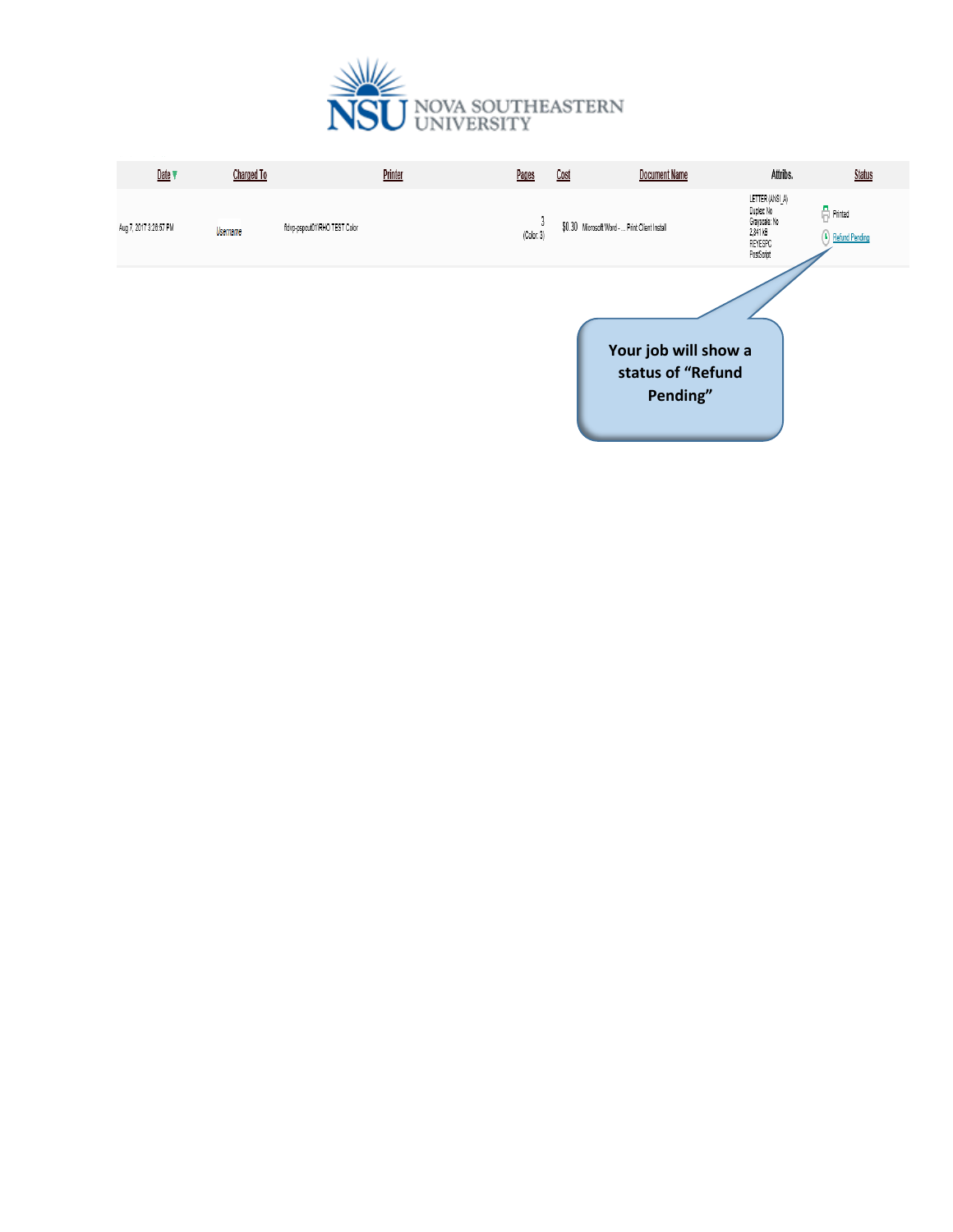

# Web Print

### Can be utilized from any workstation or laptop on any NSU Campus!

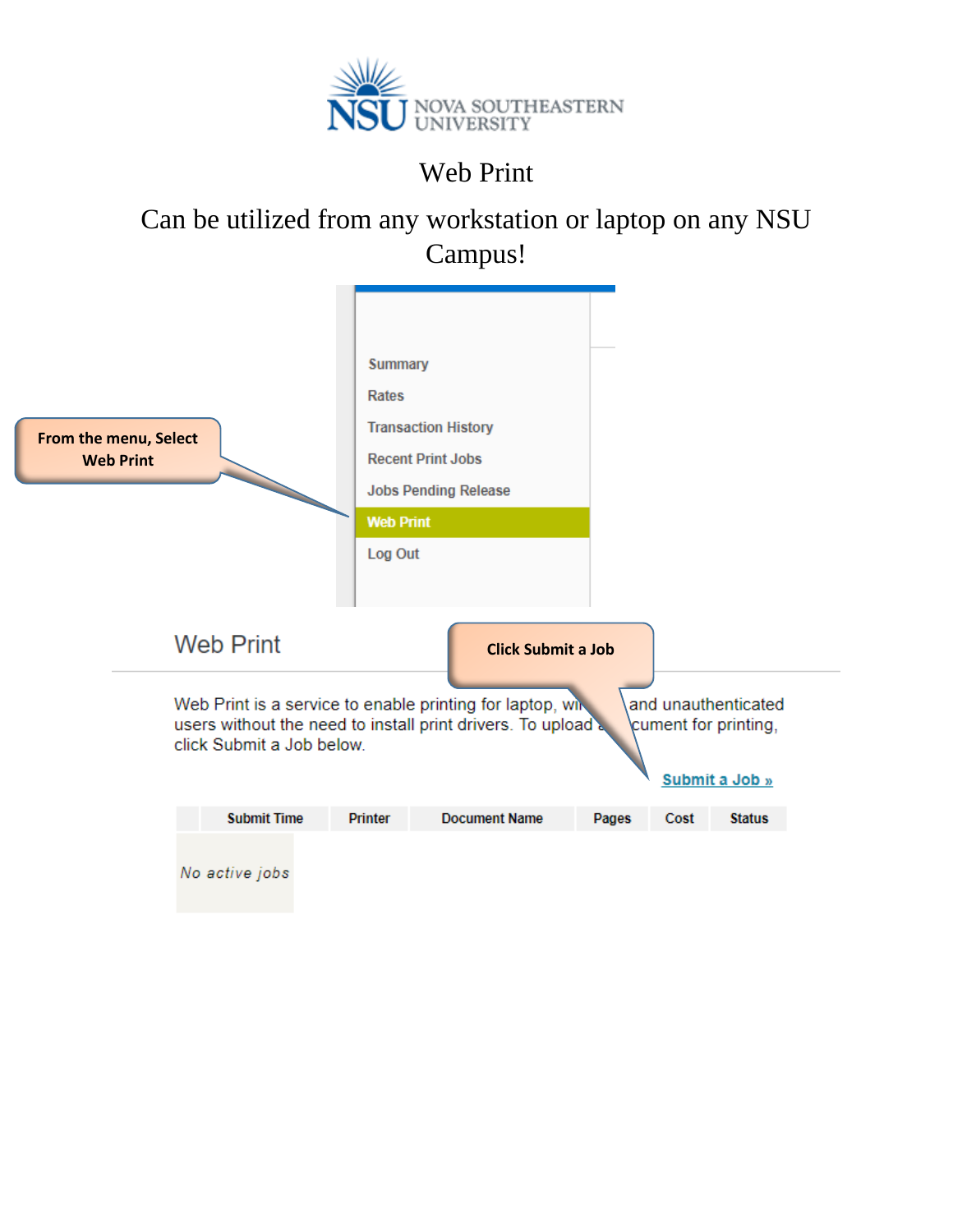

|                                                                       | 1. Printer<br>2. Options<br>3. Upload                  |
|-----------------------------------------------------------------------|--------------------------------------------------------|
| Select a printer:                                                     |                                                        |
| Quick Find:                                                           | <b>Find Printer</b>                                    |
| Printer Name A                                                        | <b>Location/Department</b>                             |
| O fldvp-pspcut01\Davie_Campus_Black_and_White_Printing (virtual)      | Davie Campus Black and White Printing                  |
| O fldvp-pspcut01\Davie_Campus_Color_Printing (virtual)                | Davie Campus Color Printing                            |
| ndvp-pspcut01\Law_School_Printing (virtual)                           | Law School Printing                                    |
| O fifvp-pspcut01\Fort_Myers_Campus_Black_White_Printing (virtual)     | Fort Myers Black And White Printing                    |
| O fifvp-pspcut01\Fort_Myers_Campus_Color_Printing (virtual)           | Fort Myers Color Printing                              |
| O fljvp-pspcut01\Jacksonville_Black_and_White_Printing (virtual)      | Jacksonville Black and White Printing                  |
| O fljvp-pspcut01\Jacksonville_Color_Printing (virtual)                | Jacksonville Color Printing                            |
| O fikvp-pspcut01\Kendall_Black_and_White_Printing (virtual)           | Kendall Black and White Printing                       |
| nikvp-pspcut01\Kendall_Color_Printing (virtual)                       | <b>Kendall Color Printing</b>                          |
| O flovp-pspcut01\Orlando_Black_and_White_Printing (virtual)           | Orlando Black and White Printing                       |
| O flovp-pspcut01\Orlando_Color_Printing (virtual)                     | <b>Kendall Color Printing</b>                          |
| C flpvp-pspcut01\Palm_Beach_Campus_Black_and_White_Printing (virtual) | Palm Beach Black and White Printing                    |
| C flpvp-pspcut01\Palm_Beach_Campus_Color_Printing (virtual)           | Palm Beach Color Printing                              |
| O fitvp-pspcut01\Tampa_Black_and_White_Printing (virtual)             | Tampa Black and White Printing                         |
| O fitvp-p ncut01\Tampa_Color_Printing (virtual)                       | <b>Tampa Color Printing</b>                            |
| « Back to Active Jobs                                                 | 2. Print Options and Account Selection »               |
| Select the printer to<br>send print job to.<br>These are by location  |                                                        |
| and black and white or<br>color                                       | <b>Click on Print Options</b><br>and Account Selection |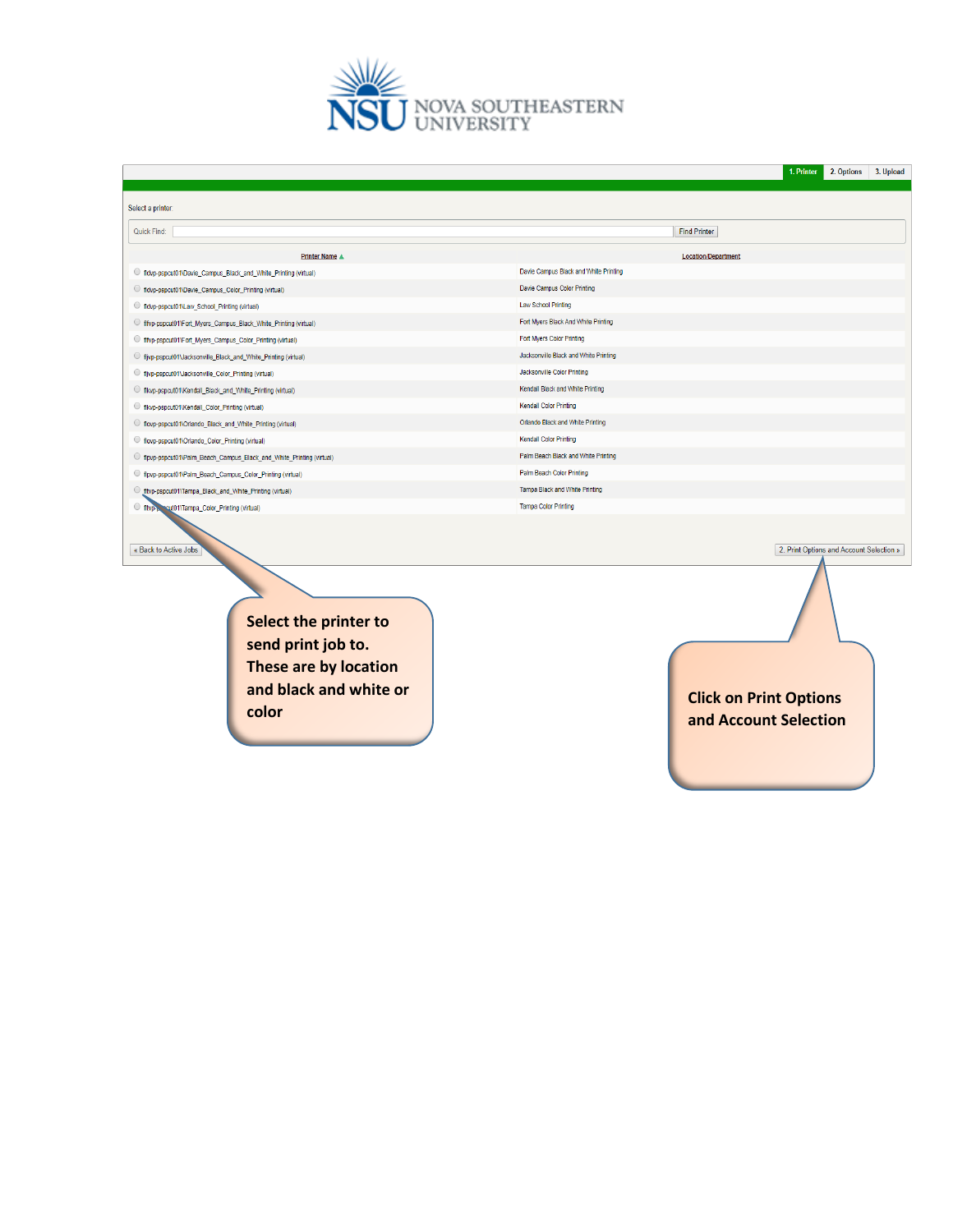

|                                                                                                                                                                                                                                                                                                                                                                                                      | 1. Printer | 2. Options 3. Upload  |           |
|------------------------------------------------------------------------------------------------------------------------------------------------------------------------------------------------------------------------------------------------------------------------------------------------------------------------------------------------------------------------------------------------------|------------|-----------------------|-----------|
| <b>Options</b><br>Copies: 1<br><b>Select how many Copies</b><br>you need<br>« 1. Printer Selection                                                                                                                                                                                                                                                                                                   |            | 3. Upload Documents » |           |
| <b>Click Upload Document</b>                                                                                                                                                                                                                                                                                                                                                                         |            |                       |           |
|                                                                                                                                                                                                                                                                                                                                                                                                      | 1. Printer | 2. Options            | 3. Upload |
| Select documents to upload and print                                                                                                                                                                                                                                                                                                                                                                 |            |                       |           |
| F<br>Drag files here                                                                                                                                                                                                                                                                                                                                                                                 |            |                       |           |
| Upload from computer<br>The following file types are allowed:                                                                                                                                                                                                                                                                                                                                        |            |                       |           |
| Application / File Type File Extension(s)<br>Microsoft Excel<br>xlam, xls, xlsb, xlsm, xlsx, xltm, xltx<br><b>Click Upload from</b><br>Microsoft PowerPoint<br>pot, potm, potx, ppam, pps, ppsm, ppsx, ppt, ppt<br>computer<br><b>Microsoft Word</b><br>doc, docm, docx, dot, dotm, dotx, rtf, txt<br>PDF<br>pdf<br><b>Picture Files</b><br>bmp, dib, gif, jfif, jif, jpe, jpeg, jpg, png, tif, tiff |            |                       |           |

Upload & Complete »

 $\alpha$  2. Print Options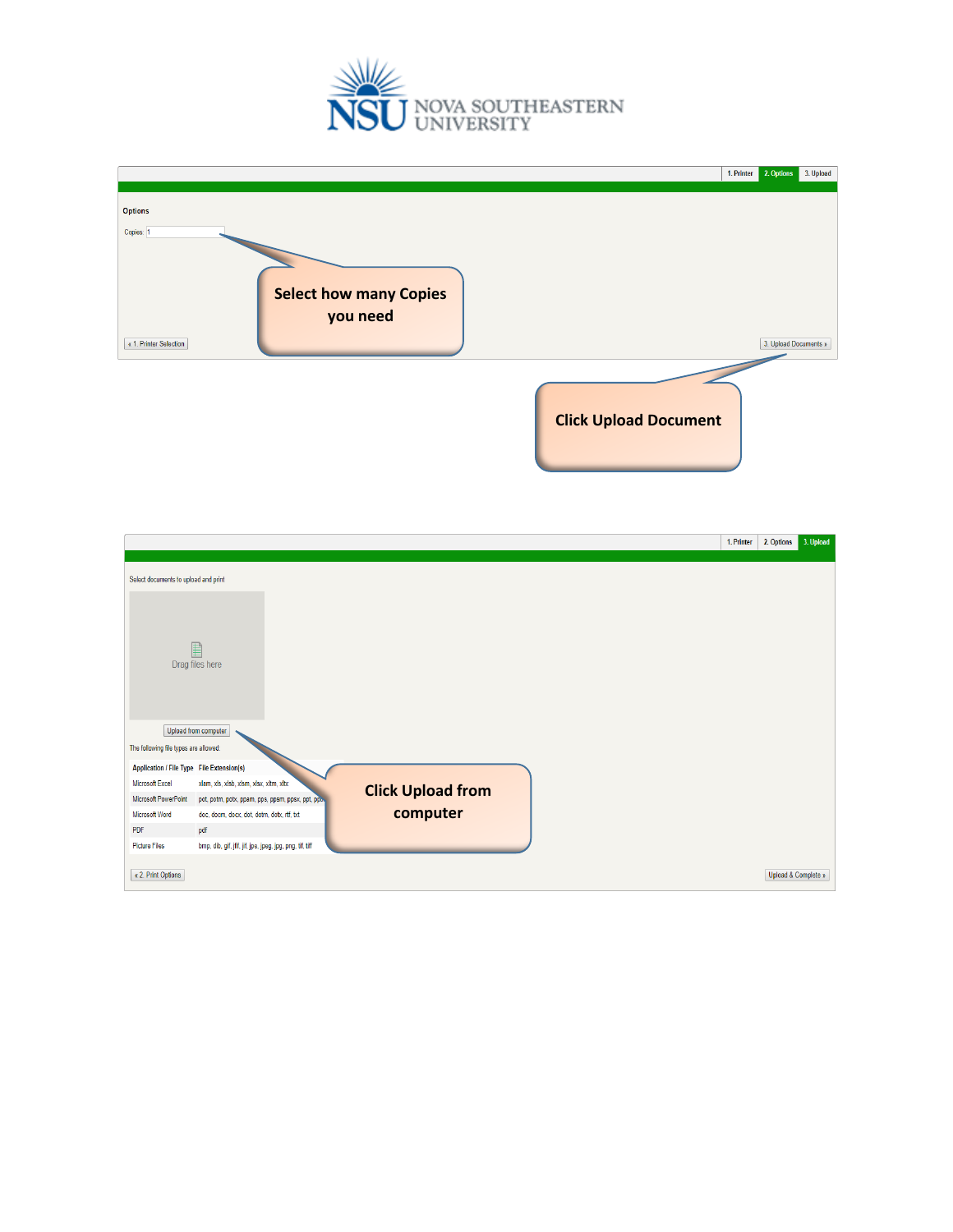

|                                                                                     | This PC > Desktop > MYNSUPRINT JOBS                      |                                      |                  | $\sim$ 0     | Search MYNSUPRINT JOBS |                          | مر              |
|-------------------------------------------------------------------------------------|----------------------------------------------------------|--------------------------------------|------------------|--------------|------------------------|--------------------------|-----------------|
| older                                                                               |                                                          |                                      |                  |              |                        | <b>BEE</b><br>$\Box$     | 0               |
| Name                                                                                | ᄉ                                                        | Date modified                        | Type             | Size         |                        |                          |                 |
|                                                                                     | WEBPRINTJOB                                              | 8/8/2017 9:39 AM                     | Microsoft Word D |              | <b>12 KB</b>           |                          |                 |
|                                                                                     |                                                          | <b>Select File to be</b><br>uploaded |                  |              |                        |                          |                 |
| ٧<br>le name: log                                                                   |                                                          |                                      |                  | $\checkmark$ | All Files<br>Open      | Cancel                   | $\checkmark$    |
|                                                                                     |                                                          |                                      |                  |              | <b>Click Open</b>      | 2. Options<br>1. Printer | a.<br>3. Upload |
| Select documents to upload and print<br>WEBPRINTJ<br>W<br><b>11.2 KiB</b><br>remove |                                                          |                                      |                  |              |                        |                          |                 |
|                                                                                     | Upload from computer                                     |                                      |                  |              |                        |                          |                 |
| The following file types are allowed:                                               |                                                          |                                      |                  |              |                        |                          |                 |
| Application / File Type File Extension(s)                                           |                                                          |                                      |                  |              |                        |                          |                 |
| Microsoft Excel                                                                     | xlam, xls, xlsb, xlsm, xlsx, xltm, xltx                  |                                      |                  |              |                        |                          |                 |
| Microsoft PowerPoint                                                                | pot, potm, potx, ppam, pps, ppsm, ppsx, ppt, pptm, pptx  |                                      |                  |              |                        |                          |                 |
| Microsoft Word                                                                      | doc, docm, docx, dot, dotm, dotx, rtf, txt               |                                      |                  |              |                        |                          |                 |
| PDF                                                                                 | pdf                                                      |                                      |                  |              |                        |                          |                 |
| <b>Picture Files</b>                                                                | bmp, dib, gif, jfif, jif, jpe, jpeg, jpg, png, tif, tiff |                                      |                  |              |                        |                          |                 |
| $\kappa$ 2. Print Options                                                           |                                                          |                                      |                  |              |                        | Upload & Complete »      |                 |
|                                                                                     |                                                          |                                      |                  |              |                        | <b>Click Upload and</b>  |                 |
|                                                                                     |                                                          |                                      |                  |              |                        | <b>Complete</b>          |                 |